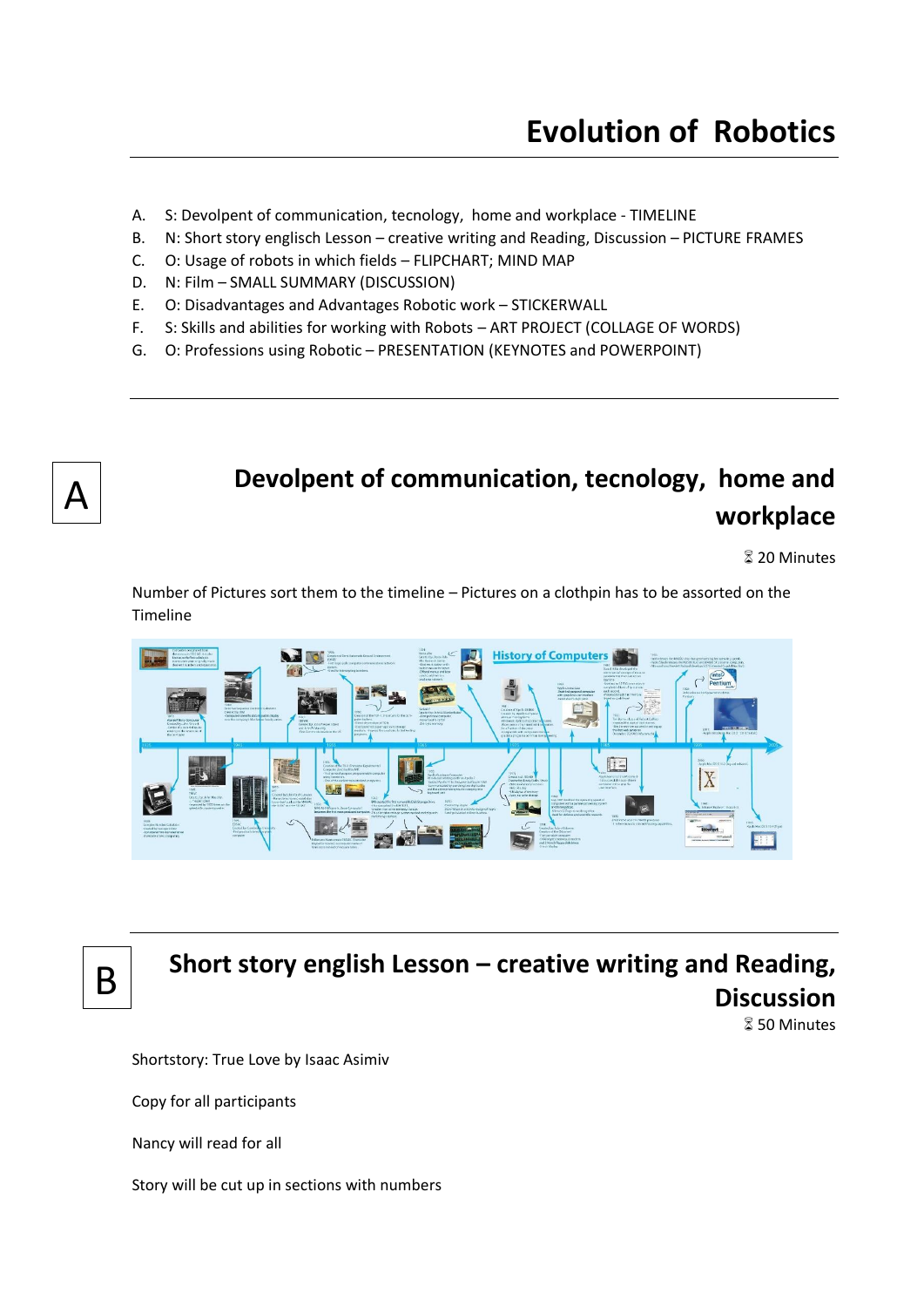Every student read their section in the right chronical order

Discuss given questions

Write a sentence summarizing the story and the keywords that further explain the themes on colored paper and put it in your pictureframe.



#### **Usage of robots in which fields**

**20 Minutes** 

In which fields you can find robots todas?

Create a mindmap – use the flipchart and the given Material.

#### **Disadvantages and Advantages Robotic work**

**830 Minutes** 

1. Use your critical thinking about Robotics. There are Disadvantageges and Advantages in using or working with Robotics. Write the Positive things on a green paper and the negative things on a red paper and stick them on the correct side of the Wall.

Hint: See the results of the "usage of robots part".

- 2. Can you find additional Information/Ideas from the Internet? Write more papers and stick them on the Wall.
- 3. Compare your papers to the other participants answers, if your answers already appear on the Wall, stick your paper on top of the other.

|--|

#### **Skills and abilities for working with Robots**

**830 Minutes** 

FIND WORDs

If you work with Robots, to build Robots, to design Robots which skills do you need?

Use the Internet to find more ideas.

Product: